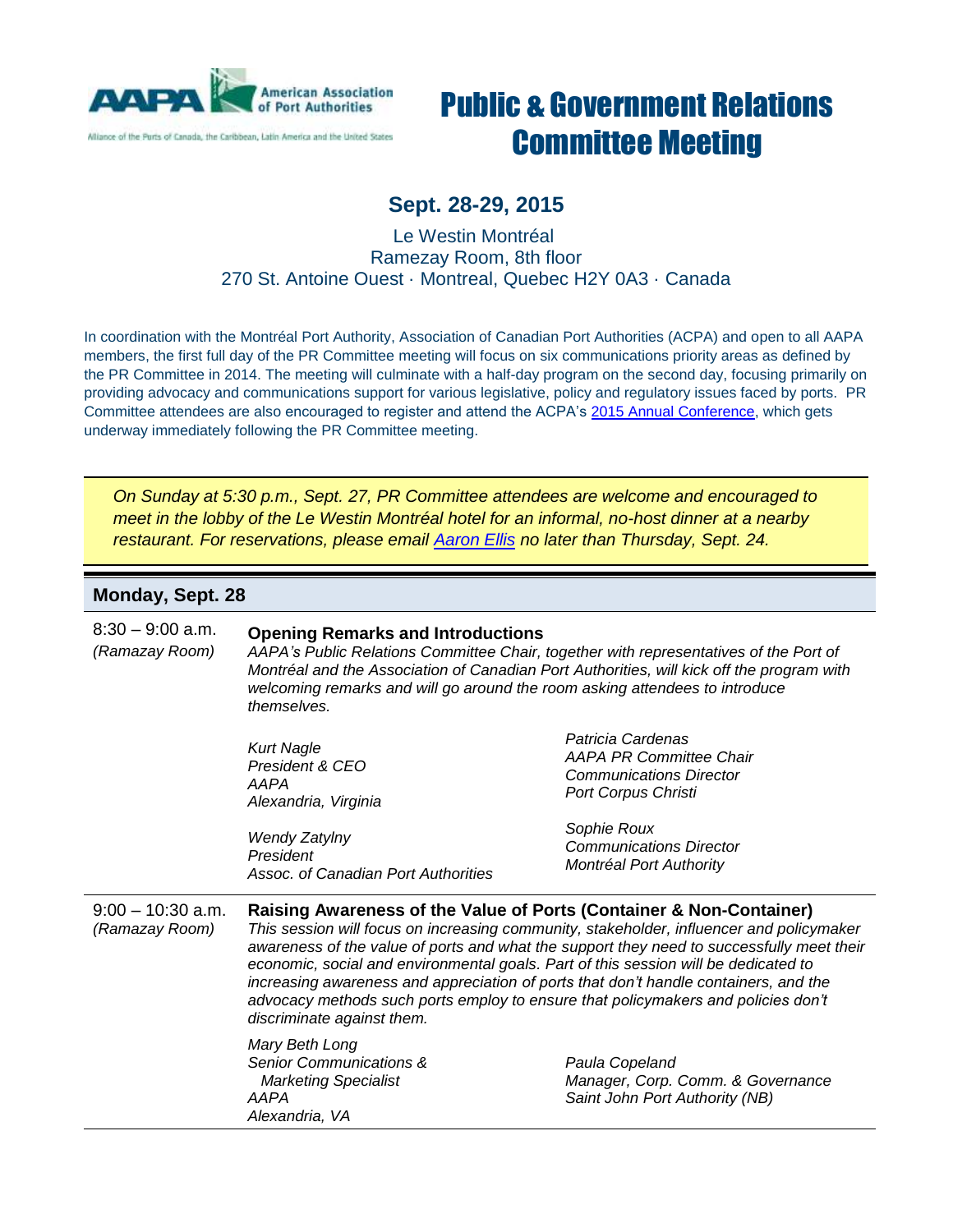### AAPA PR/GR Committee Meeting Part of the Case 2 and 2 and 2 and 2 and 2 and 2 and 2 and 2 and 2 and 2 and 2 and 2 and 2 and 2 and 2 and 2 and 2 and 2 and 2 and 2 and 2 and 2 and 2 and 2 and 2 and 2 and 2 and 2 and 2 and 2

Sept. 28-29, 2015 · Montreal, Québec, Canada

**Break**

#### **Monday, Sept. 28** *(continued)*

 $10:30 -$ 10:45 a.m.

10:45 a.m. – 12:15 p.m. *(Ramazay Room)*

#### **Strategic Messaging**

*For commissioners and CEOs to other key executives and communications staff, the most effective and convincing messages are those that are mission-based and strategic, formulated with the organization's goals and objectives in mind. In this session, we will review some of the most successful entries into AAPA's 2015 Communications Awards Program to generate constructive audience interaction and feedback.*

*Robyn Crisanti Director, Public Affairs Port Metro Vancouver (BC)*

**Lunch** *(Hosted by ACPA)*

*Rosalind Harvey Senior Director - Communications & Community Affairs Canaveral Port Authority*

*Marilyn Sandifur Spokesperson & Media/PR Specialist Port of Oakland*

#### $12:15 - 1:30$  p.m.

ASSOCIATION OF CANADIAN PORT AUTHORITIES The leading voice of Canadian ports

1:30 – 2:30 p.m. *(Ramazay Room)*

#### **Exploring New Messaging Avenues**

*In this session, attendees will discuss how they are advancing new and compelling methods for message dissemination at their port or organization.*

*Manon Lanthier Green Marine | Alliance Verte Communications Manager Québec City, QB, Canada*

*Stephen Rybak Principal Creative Director Corpus Christi, TX* *Jay Stecher Vice President, Marketing & Communications Virginia Port Authority*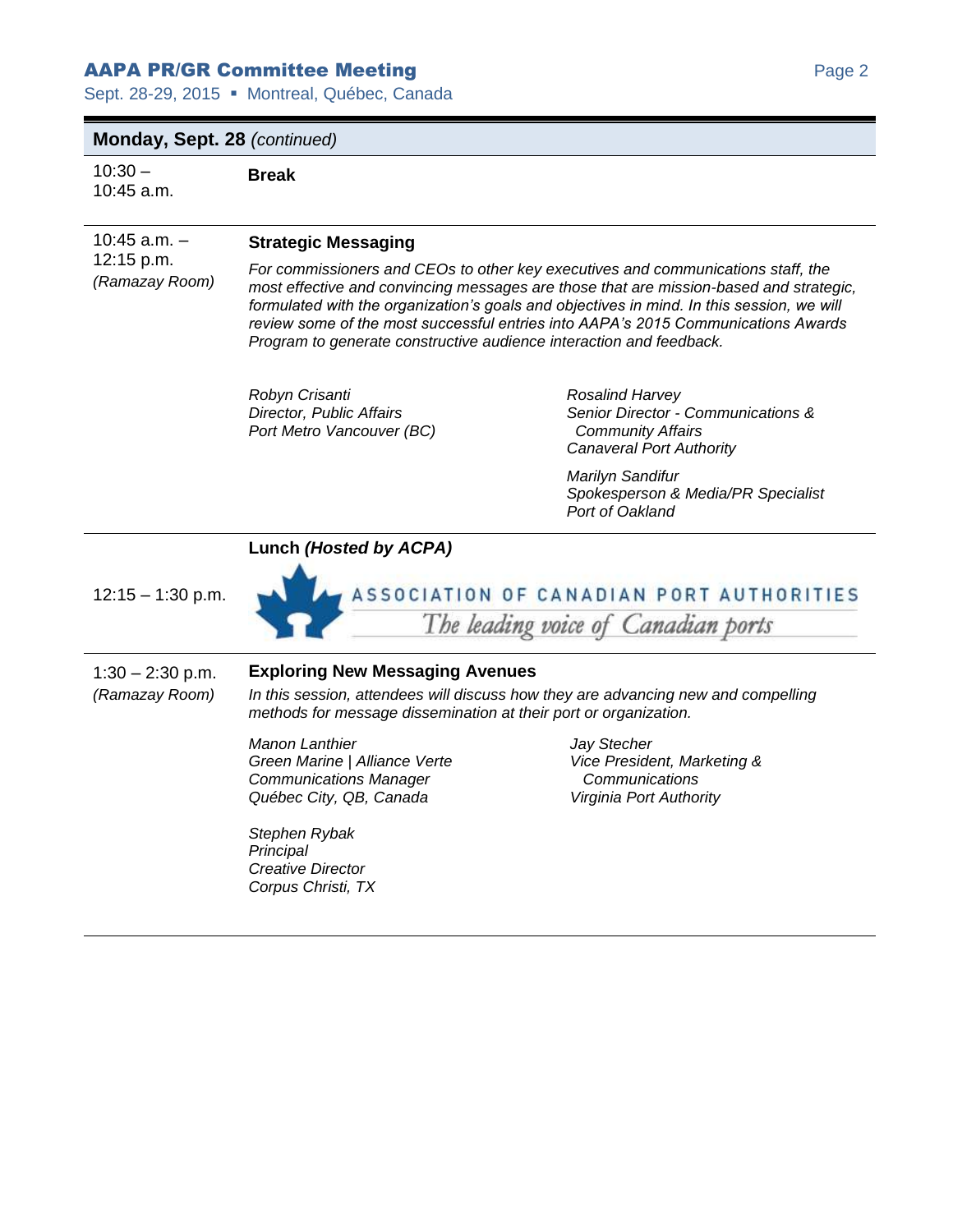#### AAPA PR/GR Committee Meeting Particular Page 3 AMPA Prage 3

Sept. 28-29, 2015 · Montreal, Québec, Canada

#### **Monday, Sept. 28** *(continued)*  $2:30 - 3:00$  p.m. *(Ramazay Room)* **Discussion on Current Election Trends Affecting Ports** *Canadians will be going to the polls on October 19, and at 78 days long, this has been an unprecedented campaign that saw an historic three-way race to the finish line. What have the top election issues been? How have the leaders and their parties been polling? What should ports be paying attention to in this election climate? In this session, we'll hear from one of Canada's foremost research experts, on the election issues most of interest to ports and what it means for communicators trying to get their message across. Chris Kelly Principal Navigator Toronto, ON*  $3:00 - 3:30$  p.m. *(Ramazay Room)* **Measuring Communications Success** *The most effective communicators never "shoot from the hip" when advocating for their programs, issues, activities, products and services. Instead, they learn as much as they can about how well a method of communication has worked for others, then employ surveys, analytics, word-of-mouth and peer review to measure how well their communications are doing, then make changes based on those measurements. In this session, we will hear from one or more experts on communications measurement and then discuss amongst the group examples of measurements that have worked well, as well as some that haven't. Alexandre Montpetit Analyst, Business Intelligence and Innovation Department Port Montréal Montréal, Québec Mélanie Nadeau Director of Communications Port Montréal Montréal, Québec* 3:30 – 3:45 p.m. **Break**  $3:45 - 5:00$  p.m. *(Ramazay Room)* **Obtaining a Social License to Operate**  *Community fears and concerns are often raised when port projects and activities seem incongruent with citizens' personal desires for safety, security, comfort, access and financial well-being. These fears and concerns may lead to major project obstructions if not properly addressed. In this session, we will hear various scenarios from attendees who*  have effectively addressed citizen fears and concerns in advance, thus obtaining from their *community a "social license to operate." Al McWilliams Principal Quack! Ann Arbor, MI Gaetan Boivin Port Director Administration Portuaire Trois-Rivières Trois-Rivières, Québec CANADA Lori Musser President & CEO Coastal Communications and Public Relations, Inc. Davie, FL*